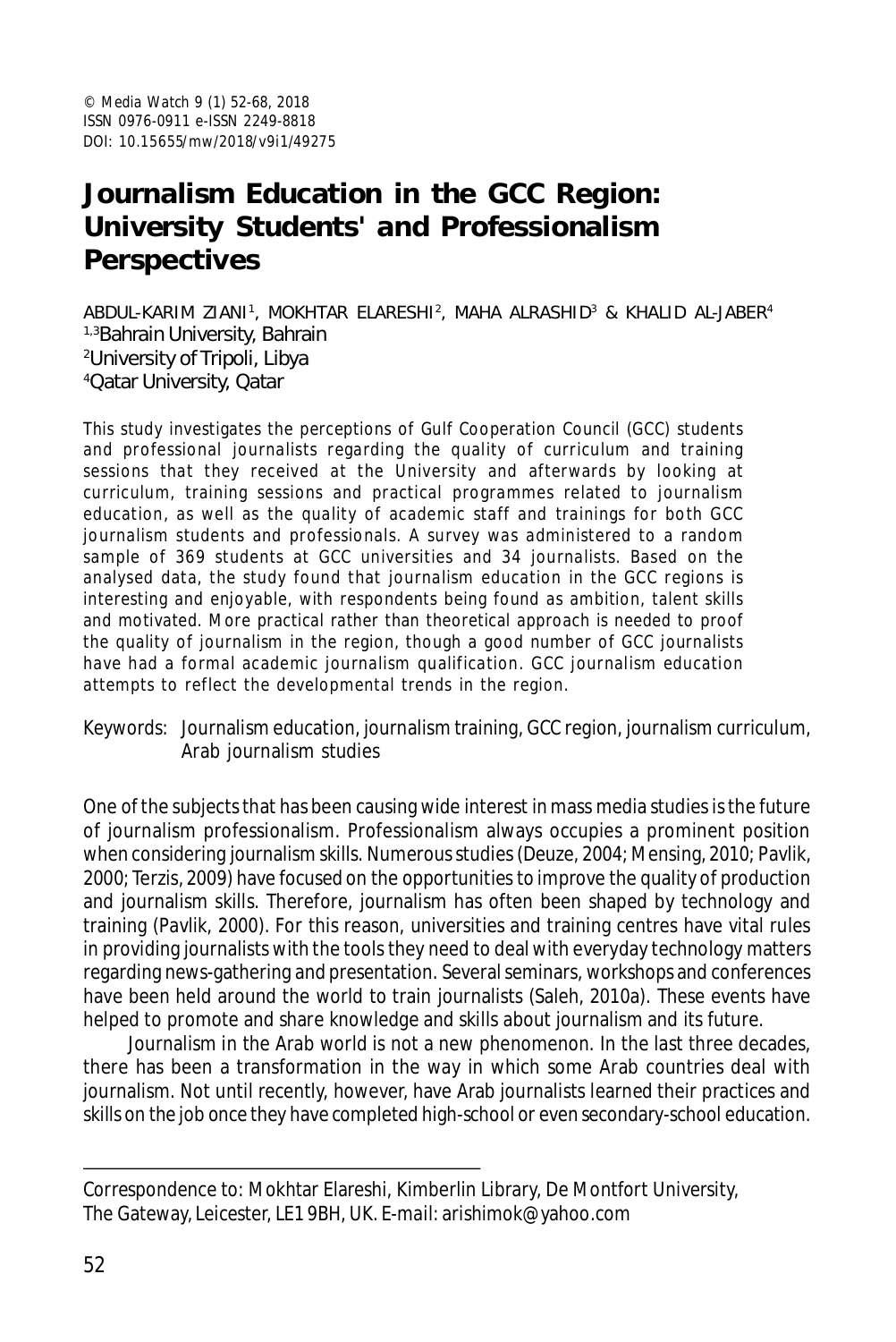However, with the technology around them, in recent years, there has been a clear trend towards university education for Arab journalists. The Higher Press Institute in Egypt was the first institution to teach mass-media courses (around 1939) and this was then rebranded as the Editing, Translating and Press Institute in the Faculty of Arts at Cairo University. However, in 1954, the Institute became an academic department which granted BA, MA and PhD degrees in media and journalism. In 1969, the department became an Independent Media Institute. In 1974, the Media Institute became a Faculty, the first in the Middle East (Abd El Rahman, 1988) to teach and award qualifications to professional journalists.

It can be said that, due to the political particularities of Arab countries, it has been difficult to develop a culture of journalistic professionalism faithful to one liberal model. One of the reasons for this is that almost all Arab countries were colonised or semicolonised by different colonists, from the Ottoman Empire in the  $16<sup>th</sup>$  century to the modern occupations of some Western countries such as the US, Britain, France and Italy. Those colonisers can be described as heavier or lighter colonists/occupiers depending on their roles and their influence in the countries they occupied (Reynolds, 2013). Ferro (2005) states that colonisation is a form that can be understood to be associated with the occupation of foreign land, with colonisation bringing land under cultivation and the formation of settlements by the colonisers. These factors still apply in Arab countries after they have gained their independence. They still follow their colonists' agendas and link policies and laws to the former occupations by implementing their laws and regulations.

Most of the time journalism does not grow in a vacuum. It reflects the interaction between different actors and systems and differences in social structure and historical and political context. For example, in most Arab countries, interpretative reporting remains the dominant model in covering news and setting the story, regardless of the commercialisation of the media and the market-driven orientation of the news media. Arab governments still have a heavy influence on the news and information that can be seen as the basic framework of today's journalism practices. Even though Arab journalists have a lower level of professionalism, this does not mean that they are less educated or less trained than their European or even American colleagues. Several Arab journalists are more likely to have a professional qualification such as university or college degrees from Cairo.

## **Arab Gulf Press Overview**

Despite the early origins of the Press in the Arab world, dating back to Egypt in 1798, the press did not appear in the Arab Gulf until the 20<sup>th</sup> century. In 1908, the journalists' movement in the Hijaz began under the supervision of the Omani government with the launch of the al-Hijaz newspaper. This was followed by the publication of several local newspapers in different regions before the unification of the Kingdom of Saudi Arabia by King Abdul Aziz bin Saud in 1924 (Yunus, 2007). In 1928, there emerged the Kuwait Magazine, launched by Sheikh Abdul Aziz al-Rasheed. This magazine continued to be issued from Cairo before al-Rasheed suggested that Kuwait's ruler sponsor it and Sheikh Youssef bin Qinai was appointed as the observer of the magazine which continued to be printed in Cairo (al-Shayji, 1997).

In March 1939, in Bahrain, Abdullah al-Zayed issued the first weekly private newspaper called *Bahrain*. He and his partners were ambitious to issue a daily newspaper, but were not able to achieve this. The newspaper appeared during the Second World War and covered news related to war zones that directly affected the Gulf regions (Ezzat, 1983). In those days, the newspaper was attacked by Radio Berlin Nazi and by the Italian Fascist leader,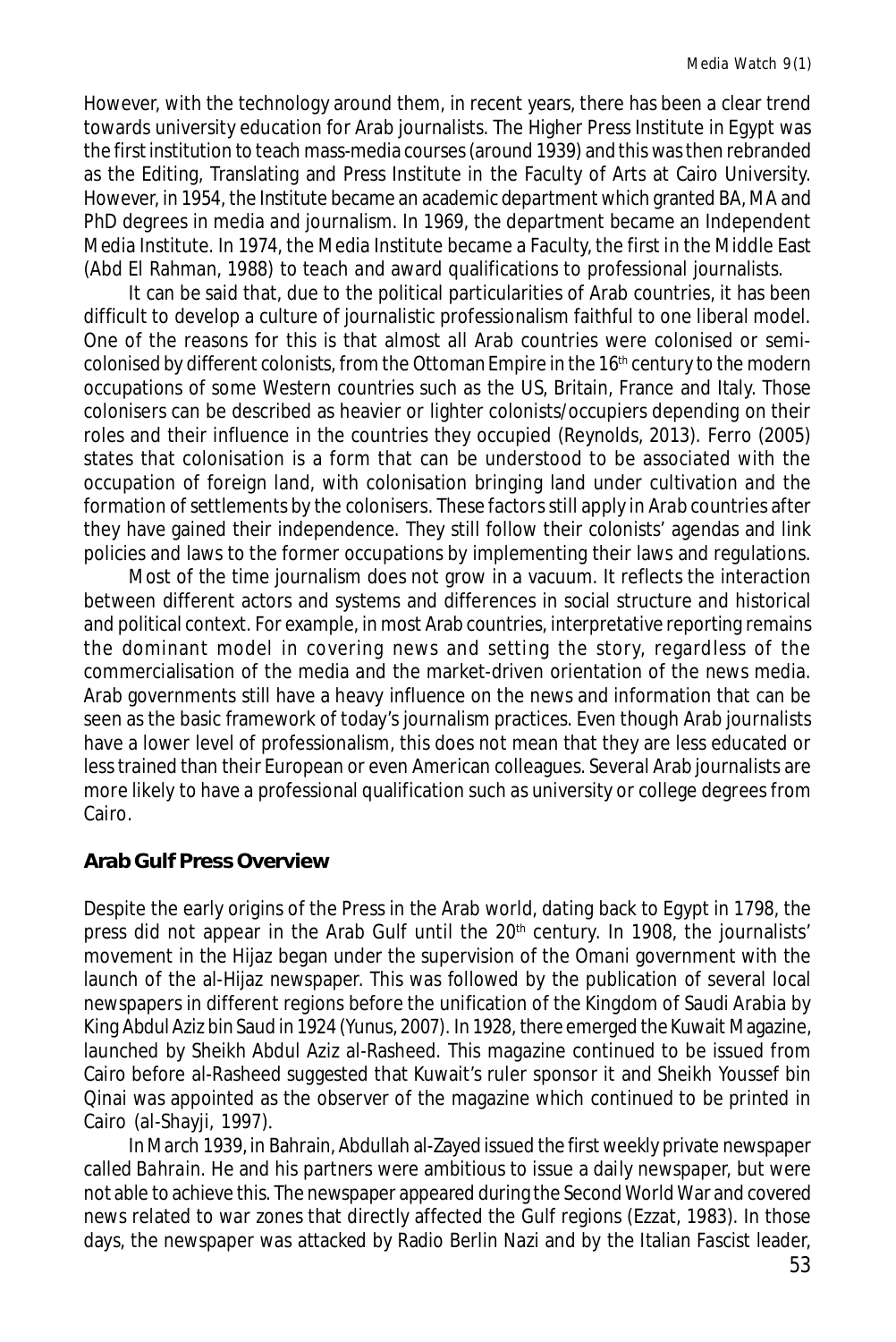#### Journalism Education: Ziani et al

Benito Mussolini, because it stood against their ambitions in the region (Ezzat, 1983). However, as a local Bahraini and Gulf newspaper, it has also focused on the issue of the integration of the Gulf regions into one state, making a very early invitation to unite the Gulf regions in what is now known as the GCC States. As mentioned by Ezzat (1983), the Bahraini newspaper was withheld from publication in 1944 after six years of publication and remained withheld until 1956 when it was re-issued under al-Zayed's friends' supervision before being banned again.

In Saudi Arabia, *al-Yamama* was the first magazine to be launched in Riyadh (Najd Province) in 1953 during the later days of King Abdul Aziz. Meanwhile, in Hijaz Province, the *Hijaz Gazette* was issued in Mecca in 1908, but was withheld after one year and replaced by the *Shams Alhaqiqa* (Sun Truth) and *Al'iislah* (Reform) (Alqasheami, 2008). In Medina in 1909, *Alrraqib* (The Observer) and the *Medina Gazette* were launched, followed by *Almunhil* (Manhal), *Alhajj* (Pilgrimage) magazine, *Al'iislah* (Reform). In Jeddah, *Alghurfat Alttijariata* (Chamber of Commerce) was issued. After the end of the Second World War, *Albilad Gazette* (a Saudi newspaper) was launched as the first known daily newspaper in Saudi Arabia (al-Shamekh, 1982; Algasheami, 2008).

It should be noted that the cultural differences between the GCC States have been reflected in the nature of their press. With the exception of Kuwait –which leads the GCC States in terms of a partially free press according to Reporters Without Borders (2016)– it is clear that the press in most GCC States are far from free, as censorship of newspapers and other printed publications in these regions began early after the emergence of the first Press law in Bahrain in 1954, which was followed by the second Press law in 1965.

This is to say that the press in the GCC regions also suffers several internal issues, such as the lack of local citizens working in journalism, as well as the lack of journalistic efficiency in some newspapers. Meanwhile, the external issue, which is beyond the scope of the press, is that most GCC governments are very sensitive to criticism and so they seek various ways to put pressure on the press to highlight *only* the positive aspects of their countries and to overlook the negative aspects. This has moved most of the GCC press closer to becoming government Press releases. In addition, the GCC press also suffers from a heavy reliance on news agencies for news and information and on government advertising as a primary source of financing (Jaffe, 2013).

Despite all these obstacles and problems in the region, the GCC press has been able to entrench itself more than ever. It has highlighted the spread of the press in the region, as the Gulf Press has developed and evolved with successive events in the Middle East and benefited from the technical development of successive trendsetters. The Gulf press has been inspired by general press experiences since its inception and has formed its own experience in a manner that is based on several stages which accommodate the circumstances of development at the community and media levels. Young people in the GCC have used their experiences in accessing the world of journalism, developing models and forming associations with their regions as well as benefiting from the development of the press in the Arab world and globally, such as the emergence of satellite news networks. It is fair to say that the Gulf press has been affected in various stages of its development by different political circumstances, such as the growth of political conflicts in the Middle East, especially the Arab-Israeli conflict, the Iranian Revolution and its effect on the region, the Iran-Iraq War and the establishment of the Gulf Cooperation Council (GCC).

In spite of the increased number of private daily newspapers in many GCC regions (Kuwait has 10 newspapers, Bahrain eight [five Arabian and three foreign newspapers], Saudi Arabia eight, Oman two and the UAE 10 [state-owned]), the rest of the GCC press is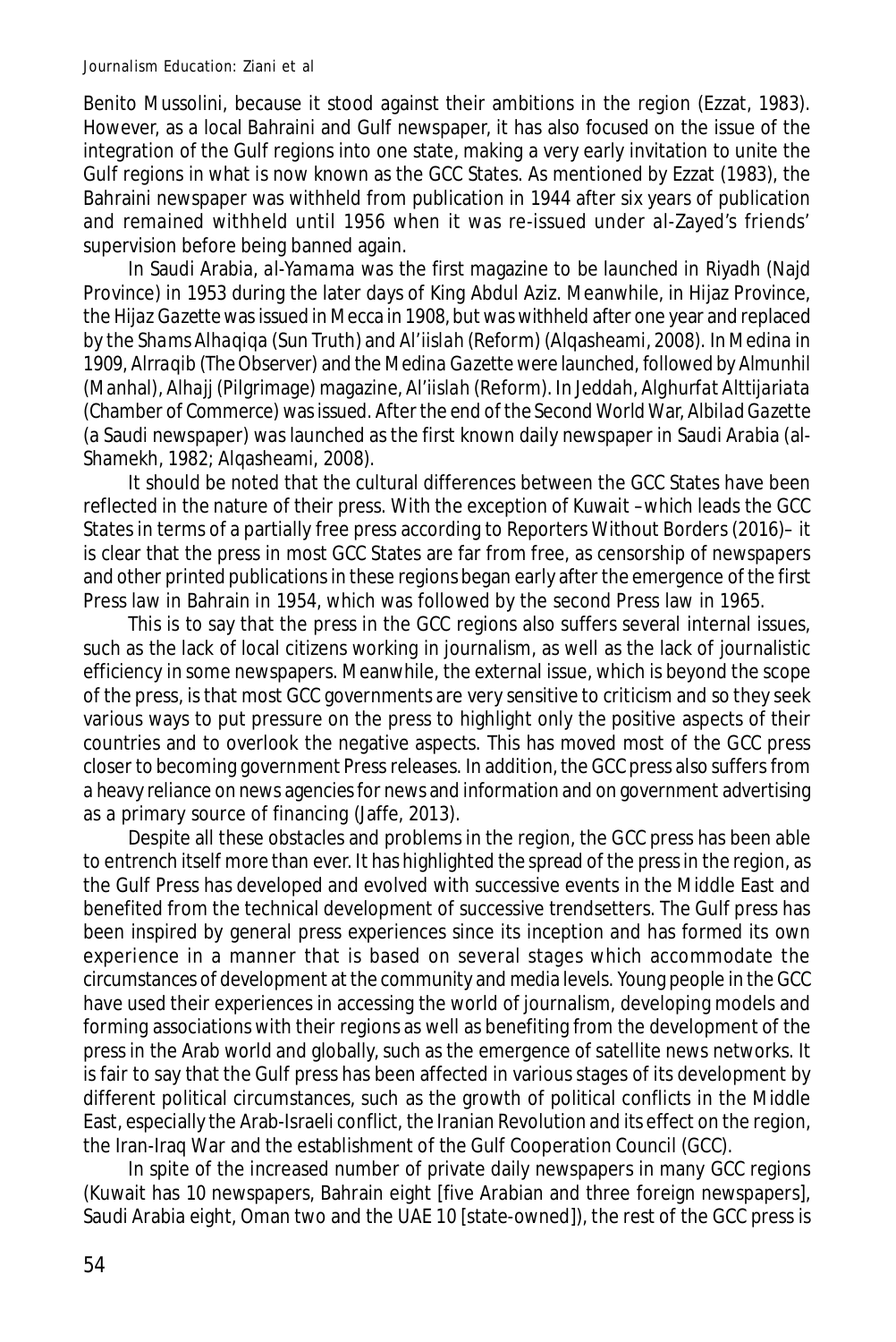still controlled (self-censorship) in the way it treats its news and therefore is characterised as intergovernmental in nature even though they are private and independent newspapers.

For the other Gulf countries, it is noted that the genesis of the press had started comparatively late. For example, the Qatar Press started in the Sixties after the emergence of Doha Magazine, while in the UAE, the emergence of the Press was different from one Emirate to another. For example, the magazine Ras al-Khaimah was founded in 1986 in the Emirate. In the same year, the Gulf magazine was issued in Sharjah and printed in Kuwait. The first daily non-government newspaper in the UAE was launched in August 1973 and called The Unit (Abdul Rahman, 1989).

### **Journalism Education in the Arab World**

In the Arab world, there are around 135 university programmes teaching media and journalism, most of which have appeared in the last two or three decades. Of these, 19 programmes are taught at Egyptian universities, while seven are taught at Jordanian universities. The main problems in this field are that the academic journalism programmes are often lacking in practical aspects and spend too much time on theoretical approaches (Tweissi, 2015). It is also argued that most of the university programmes do not keep up to date with developments in journalism. Most Arab university programmes do not yet have digital media, a business environment or new technology (Self, 2015). This can be due to the fact that many Arab countries do not have a way of accrediting academic programmes or institutions, although the journalism programme at Qatar University, for example, is one of the leading programmes and is recognised by most Western universities. All this emphasises the poor quality of graduate students who have difficulties practising journalism in the real world. To get over some of these problems, some Arab governments, via their higher-education systems, send out new graduate students to study journalism at Western universities to gain teaching and professional skills. For example, not only has journalism become a graduate occupation, but there has also been a huge increase in the number of university journalism courses and degrees. This achievement can be seen from two different angles, those of scepticism and anxiety (Frith & Meech, 2007). It is argued that some Arab universities are unqualified to prepare new applicants for the realities of journalism after graduation. It should be noted that journalism, as an occupation in many Arab counties, does not require a high education level, nor formal training skills. Anyone can be a journalist as long as they can write and *obey* the censorship rules. However, there is now an expectation that a high level of education (university degree) is needed before being employed.

In 2007, UNESCO provided a model curriculum designed to help developing societies and to support these societies in adapting to the model. After a regional consultation meeting on the possibilities of adapting the model in the GCC region (held at the University of Bahrain), there was supposed to be a generic model which could then be localised and adapted to match each nation's specific needs. However, since then, UNESCO has promoted the model for all societies and this has only been updated in 2013 with new specialised syllabuses (Self, 2015). In contrast to the official claims that UNESCO is present and active in many Arab regions, most journalism schools and departments still lean heavily on theoretical studies due to a lack of adequate funds, overcrowded classes and inadequate supervision and management (Saleh, 2010a). Saleh (2010a) criticises the UNESCO model by saying that it ignores a key issue relating to the Arab world's environment and situation, the fact that journalism education curricula are not always the same. Any journalism in any nation reflects its historical memory and current settings, as we know that Arab pride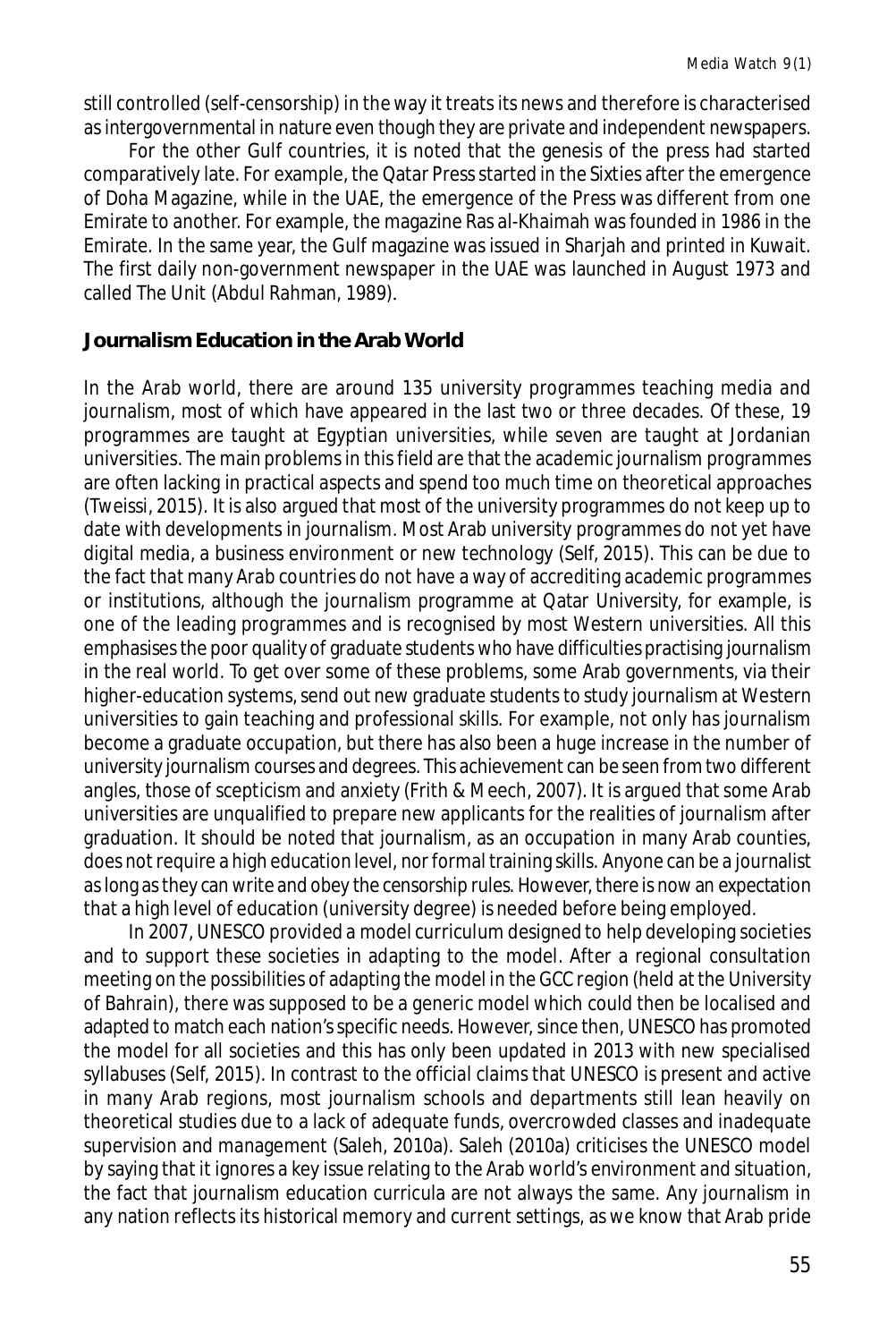has influenced the introduction of journalism and its education in the form of a mechanism imposed by colonial and semi-colonial rule. According to Saleh (2010a, 2010b) many Arab countries lack proper journalism education and most mass media and journalism educators are incompetent with insufficient skills, resulting in skilled individuals being scarce in the field of education, in a drastic erosion of the civil service, a decrease in salaries and an increase in mass poverty, together instigating a struggle over the limited resources needed for the educational process. He also says that the concern about the UNESCO model is that it lacks the possibility of becoming localised because of its unsuitability in an environment full of different kinds of limitations.

Although it is impossible to develop an Arab curricula model, journalism education is seen as improving the quality of journalism by having university-level training and is 'one way in which society can intervene to influence the development of journalism', as Curran indicates (2005). Many non-national universities in the GCC region are staffed and managed by those who are not beyond the GCC region (Saleh, 2010a). In addition, the status of journalism education is still low as the result of several factors, such as a weak economic base, heavy political patronage, cultural fragmentation, a centralised geographic concentration, a low level of trust in journalists and the low prestige of journalism (Saleh, 2010b). Most Arab university media departments have worked to train journalists either before they begin practising or afterwards.

| University                                       | GCC<br>ranking | Arab<br>ranking | World<br>ranking |
|--------------------------------------------------|----------------|-----------------|------------------|
| King Saud University                             |                |                 | 383              |
| King Abdulaziz University                        | 2              | 2               | 540              |
| King Abdullah University of Science & Technology | 3              | 3               | 684              |
| King Fahd University of Petroleum & Minerals     | 4              | 6               | 877              |
| United Arab Emirates University                  | 5              | 8               | 1129             |
| Umm Al Qura University                           | 6              | 9               | 1256             |
| <b>Qatar University</b>                          |                | 11              | 1349             |
| Sultan Qaboos University                         | 8              | 13              | 1434             |
| Kuwait University                                | 9              | 14              | 1598             |
| American University of Sharjah                   | 10             | 18              | 1804             |

Table 1. Top GCC universities and their ranking

Source: Ranking web of universities: http://www.webometrics.info/en/Arab\_world

# **Journalism Education in the GCC Region**

# Saudi Arabia

Saudis, like other Arabs, were interested in establishing media and journalism courses to cover the local market and the demands of the media for specialised qualifications. In 1971, the University of King Saud launched the first media department in the kingdom, followed by the University of King Abdulaziz in 1975 (Abdulrahman, 2007). Other universities followed by offering similar courses in journalism with different degrees in both Arabic and English languages (as shown in the table below).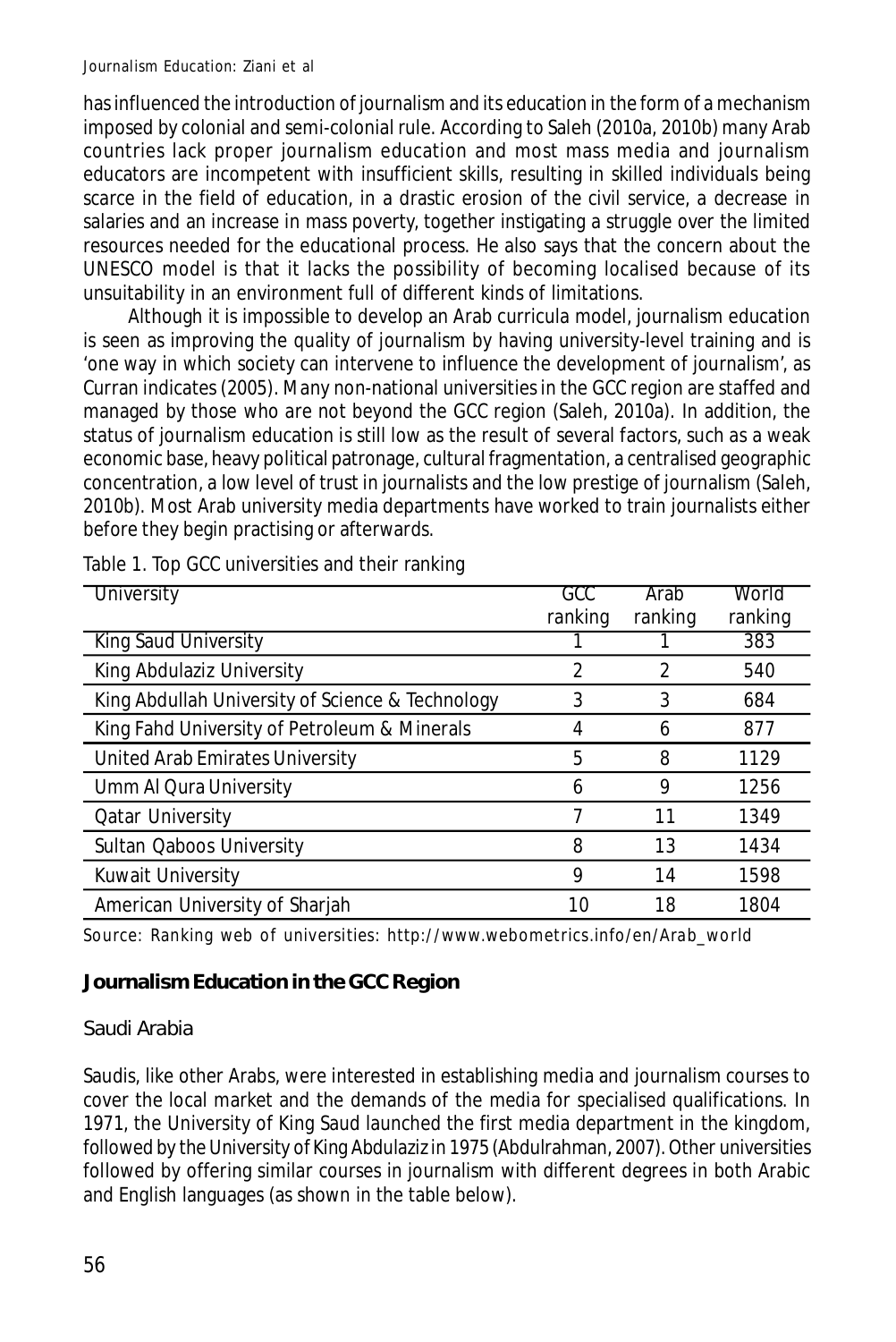| <b>Institution</b>                   | Type                                  | Degree           | Language |
|--------------------------------------|---------------------------------------|------------------|----------|
| King Saud University                 | Media Department                      | <b>BA and MA</b> | Arabic   |
| King Abdulaziz University            | Media Department                      | <b>BA and MA</b> | Arabic   |
| Imam Muhammad bin<br>Saud University | Media and Communication<br>Faculty    | BA, MA, PhD      | Arabic   |
| University of Taibah                 | Media and Communication<br>Department | BА               | Arabic   |
| Umm Al Qura University               | Media Department                      | BA               | Arabic   |
| King Faisal University               | Media and Communication<br>Department | ВA               | Arabic   |
| Jazan University                     | Media Department                      | BA               | Arabic   |

Table 2. Journalism education in Saudi Arabia

In Saudi Arabia, there is also provision for continuing and extending education for media and journalism professionals and therefore there are several institutions specialising in this field. Government funds have given journalists the capability to attend courses, workshops and training sessions that are generally available for them or recommended by their employers. Saudi journalists are able to choose courses and training sessions that fit with their interests and abilities. However, these courses have to follow the country's regulations and principles.

# Bahrain

Due to its size (as the smallest state in the GCC region), Bahrain has only one public academic institution that offers a degree in journalism. The Media, Tourism and Arts Department at the University of Bahrain granted four academic programmes on BA and Master levels and offers professional training to students who are working in leading positions inside and outside Bahrain. The department was launched in 1998-99 and since then, it has aimed to link its academic programmes and courses with local market demands. This, nevertheless, does not imply that the department's curricula do not include more knowledge-focused components. Most curricula include courses that allow students to frame and contextualise events and provide them with insights into media law, media structures and media ethics in Bahrain.

| Institution                           | lype                                  | Degree    | Language      |
|---------------------------------------|---------------------------------------|-----------|---------------|
| University of Bahrain (Public)        | Media, Tourism and Arts<br>Department | BA and MA | Arabic        |
| Ahlia University (Private)            | Mass Media Department                 | BA and MA | Arabic        |
| Gulf University, Bahrain<br>(Private) | Media Department                      | ВA        | <b>Arabic</b> |
| Kingdom University (Private)          | Media Department                      | ΒA        | Arabic        |

Table 3. Journalism education in Bahrain

Source: Higher Education Council, Bahrain http://moedu.gov.bh/hec page.aspx?page\_key=higher\_education\_institutions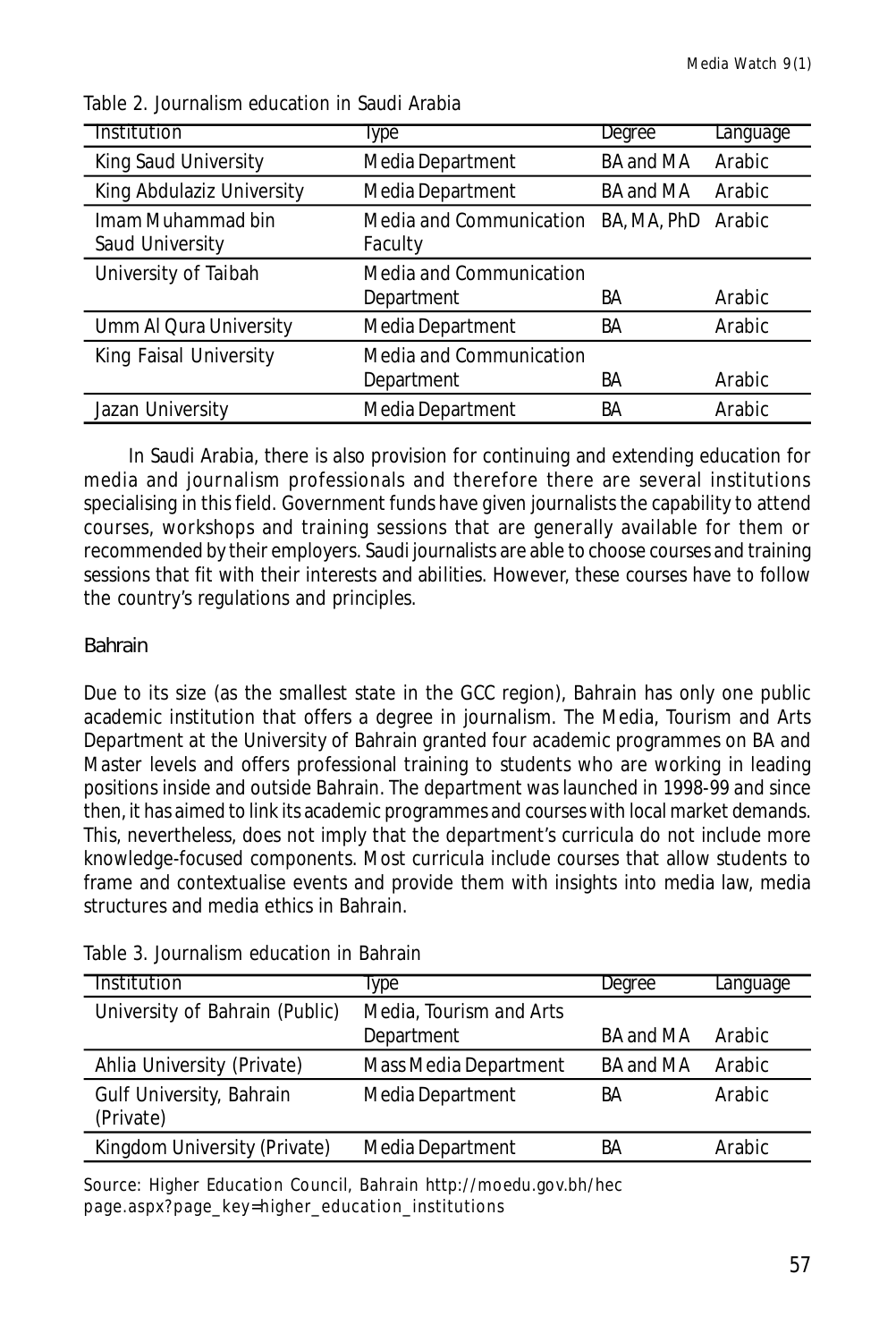### The United Arab Emirates

The UAE Mass Communication Department was launched during the 1980-81 academic year in response to the high demand for media specialists in the region. Today, the Department of Mass Communication is one of the main academic units within the College of Humanities and Social Sciences at United Arab Emirates University (UAEU). The approximately 200 majors in the department pursue courses of study in three of the most common tracks within Mass Communication programmes anywhere – journalism, broadcasting and public relations.

| Table 4. Journalism education in UAE |
|--------------------------------------|
|--------------------------------------|

| Institution                           | Type                         | Degree    | Language  |
|---------------------------------------|------------------------------|-----------|-----------|
| Zayed University (Public)             | <b>Faculty of Media and</b>  |           |           |
|                                       | Communication                | BA        | English   |
| <b>United Arab Emirates</b>           | <b>Mass Media Department</b> | <b>BA</b> | English   |
| University (Public)                   |                              |           |           |
| <b>Higher Colleges of</b>             | <b>Media Department</b>      | BA        | English   |
| Technology (Public)                   |                              |           |           |
| Abu Dhabi University (Private)        | <b>Media Department</b>      | <b>BA</b> | Arabic    |
| Ajman University (Private)            | <b>Media Department</b>      | <b>BA</b> | Arabic    |
| Al Ain University of Science          | Media Department             | <b>BA</b> | Arabic    |
| and Technology (Private)              |                              |           |           |
| Al Qasimia University (Private)       | <b>Media Department</b>      | <b>BA</b> | Arabic    |
| Al Falah University (Private)         | <b>Media Department</b>      | <b>BA</b> | Arabic    |
| Al Ghurair University (Private)       | <b>Media Department</b>      | <b>BA</b> | English   |
| American University in                | <b>Media Department</b>      | <b>BA</b> | English   |
| Dubai (Private)                       |                              |           |           |
| American University in the            | <b>Media Department</b>      | <b>BA</b> | English   |
| Emirates (Private)                    |                              |           |           |
| American University of                | <b>Media Department</b>      | <b>BA</b> | English   |
| Sharjah (Private)                     |                              |           |           |
| Canadian University of                | Media Department             | <b>BA</b> | Arabic/   |
| Dubai (Private)                       |                              |           | English   |
| Emirates Canadian University          | Media Department             | <b>BA</b> | English   |
| College (Private)                     |                              |           |           |
| <b>Emirates College of Technology</b> | <b>Media Department</b>      | <b>BA</b> | English   |
| (Private)                             |                              |           |           |
| Paris-Sorbonne University -           | Media Department             | <b>BA</b> | French    |
| Abu Dhabi (Private)                   |                              |           |           |
| <b>University of Modern Science</b>   | Media Department             | BA        | Arabic    |
| (Private)                             |                              |           |           |
| University of Sharjah (Private)       | Faculty of Communication BA  |           | (Arabic)  |
|                                       |                              | MA        | (English) |
| Mohammed Bin Rashid School            |                              |           |           |
| of Government (Private)               |                              | BA        | English   |

Source: Ministry of Education - UAE: https://www.moe.gov.ae/Ar/EServices/Pages/ PrivateInstitutionis.aspx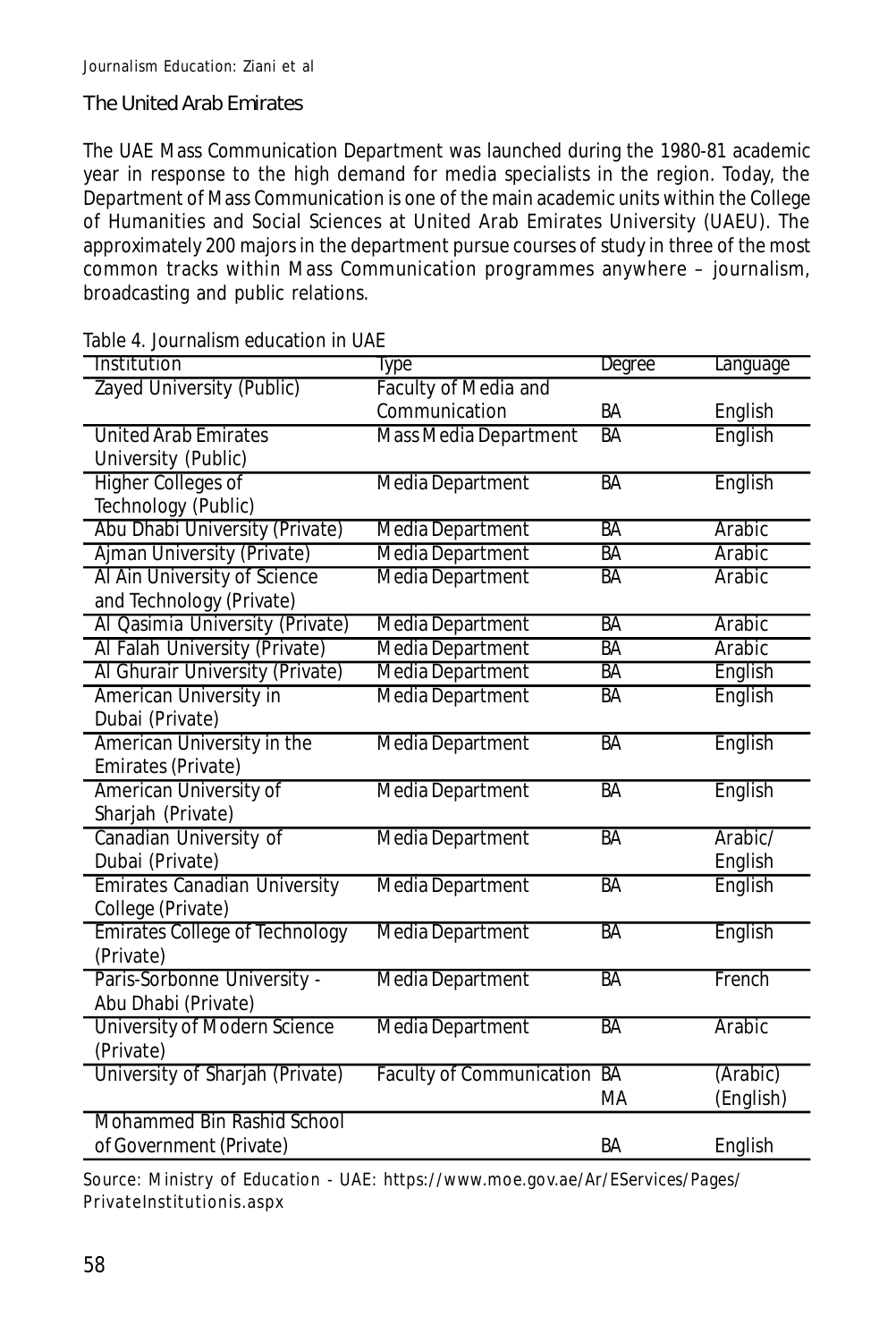Given the above discussion, this study examines the quality and level of academic preparation for journalism experienced by university students and professional journalists. It also aims to compare the views of those at university and at professional levels regarding the academic and professional preparation they have received. The study is based on a survey questionnaire that analyses the views of journalism students and professionals towards the quality of courses and programmes they have received at higher-education level and afterwards.

# **Research Questions**

The research questions are concerned with the future of journalism education in the digitalisation age, looking at university students' and professionals' perspectives. They explore the attributes of both (students and professionals) towards the practical training programmes and the real world of journalism. This study is therefore underpinned by the following questions:

- (i) Questions related to journalism students at universities:
- RQ1: What are the motivations for, and attitudes involved in, studying journalism?
- RQ2: What are the obstacles that face students in their studies?
- RQ3: To what extent have the practical training programmes contributed to the academic and professional preparation of journalists to carry out the tasks of journalism?
- RQ4: How do journalism students evaluate the level of teaching journalism and academic staff performance?
- (ii) Questions related to professionalism in the workplace:
- RQ5: What are the perceptions of professional journalists regarding the effectiveness of training programmes they received at universities in terms of practical journalism?
- RQ6: Have journalists received any training and courses to support them at work?
- RQ7: How do journalists evaluate their training programmes in the workplace?

# **Method**

In order to examine the research questions against the background of existing literature on Arab journalism education, this study inquired into journalism students' and professionals' views in three GCC countries: Saudi Arabia, Bahrain and the UAE. The public universities chosen for this study were determined by the academic networks among the collaborating researchers in these countries. For each country, universities that teach journalism were chosen. Due to problems in gathering a large amount of data from some universities, no focus was placed on the heterogeneity factor, however. Journalism students (across the various years of study) were mainly targeted in this survey. The questionnaire was developed by following existing work on journalism students (Becker, Fruit, & Caudill, 1987; Bjørnsen, Hovden, & Ottosen, 2007; Deuze, 2004; Hanna & Sanders, 2007; Mensing, 2010; Wu & Weaver, 1998). The questionnaire was developed as follows:

# Survey A: Student

The questionnaire was administered to public-university journalism students in classrooms. These universities were King Saud University, the UAE University and Bahrain University and the questionnaire was conducted between October and December 2016. A random sample of journalism students was drawn up with the aim of matching the research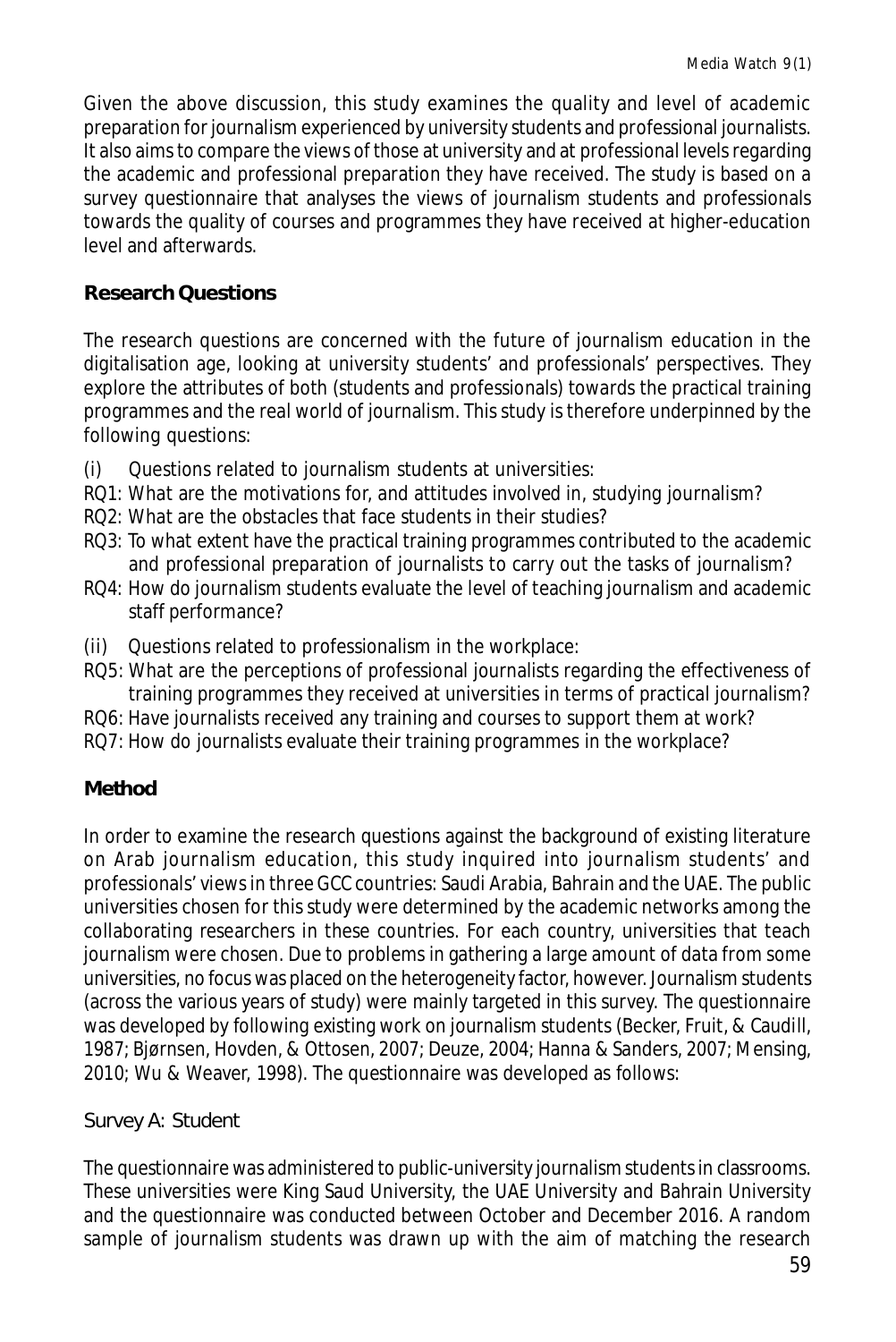questions. In doing so, a set of different questions and statements concerning academic training programmes provided by GCC universities was developed, aiming to obtain an instrument for measuring students' perceptions and experiences of studying journalism at university level. The questionnaire consisted of 14 questions and was divided into three main parts. Part (1) was about demographic characteristics. Part (2) asked about respondents' reasons for studying journalism ('What is the main reason(s) for studying journalism?'), obstacles encountered ('Have there been any obstacles during your study?'), usefulness ('Do you think what you have studied is enough to become a journalist?'), resources ('How much do you benefit from the university library in your study?'), technology ('Do you think your subject is in pace with modern technology developments?'), evaluation ('Does your subject combine theoretical and practical aspects?') and field visits ('Does your department organise field visits to Press organisations?'). The last part (3) measured statements for assessing the evaluations of studying journalism and of the academic teaching level. The level of respondents' agreement with individual scale statements (five statements for the assessment of teaching methods and seven statements for the performance of academic staff) was measured on a five-point Likert scale, where 1=strongly disagree (SD) and 5=strongly agree (SA).

# Survey B: Professionalism

The questionnaire was carried out between October and December 2016 with a convenience sample of 34 journalists in the same three regions: Saudi Arabia (SA), Bahrain and the UAE. The basis for sampling these journalists was that they worked in GCC press organisations and held a university degree in journalism. A self-completion questionnaire was sent to three GCC newspapers: Riyadh, al-Ittihad and al-Ayam. The questionnaire obtained details about respondents' personal demographics, with 18 questions related to their views and perceptions regarding training programmes and their professional preparation for practising journalism in the real world.

Respondents were asked to state to what extent they had benefited from their university studies in their professional practices, what impact their journalism studies had had on their professional work, what their opinions were on the training and courses provided in university, whether they had awareness of press legislation, how their organisations assessed their level of journalism and their performance, whether they had received any training courses in practical journalism and what type of training they had had, as well as further questions about organisers and locations, the usefulness of their course and what their reasons were for working in journalism.

# **Results and Discussion**

Overall, the findings reported here were drawn from an original regional survey administered by several academic staff in three of the main GCC countries –Saudi Arabia (SA), the UAE and Bahrain– targeting journalism students (396) and professional journalists (34). Out of 369 investigated respondents, 58.8% were female and 41.2% were male divided in terms of native country as follows: SA (41.5%), Bahrain (37.9%) and the UAE (20.6%). Their study levels were as follows: 21.7% were in Semester 8, 20.3% in Semester 4, 20.1% in Semester 5, 16% in Semester 6, 11.9% in Semester 3 and 10% in Semester 7. Out of 34 professional journalists who voluntarily participated in this study, 55.9% were male and 44.1% were female. Their nationalities were: SA (44.1%), the UAE (29.4%) and Bahrain (26.5%). Their average age was 30.24.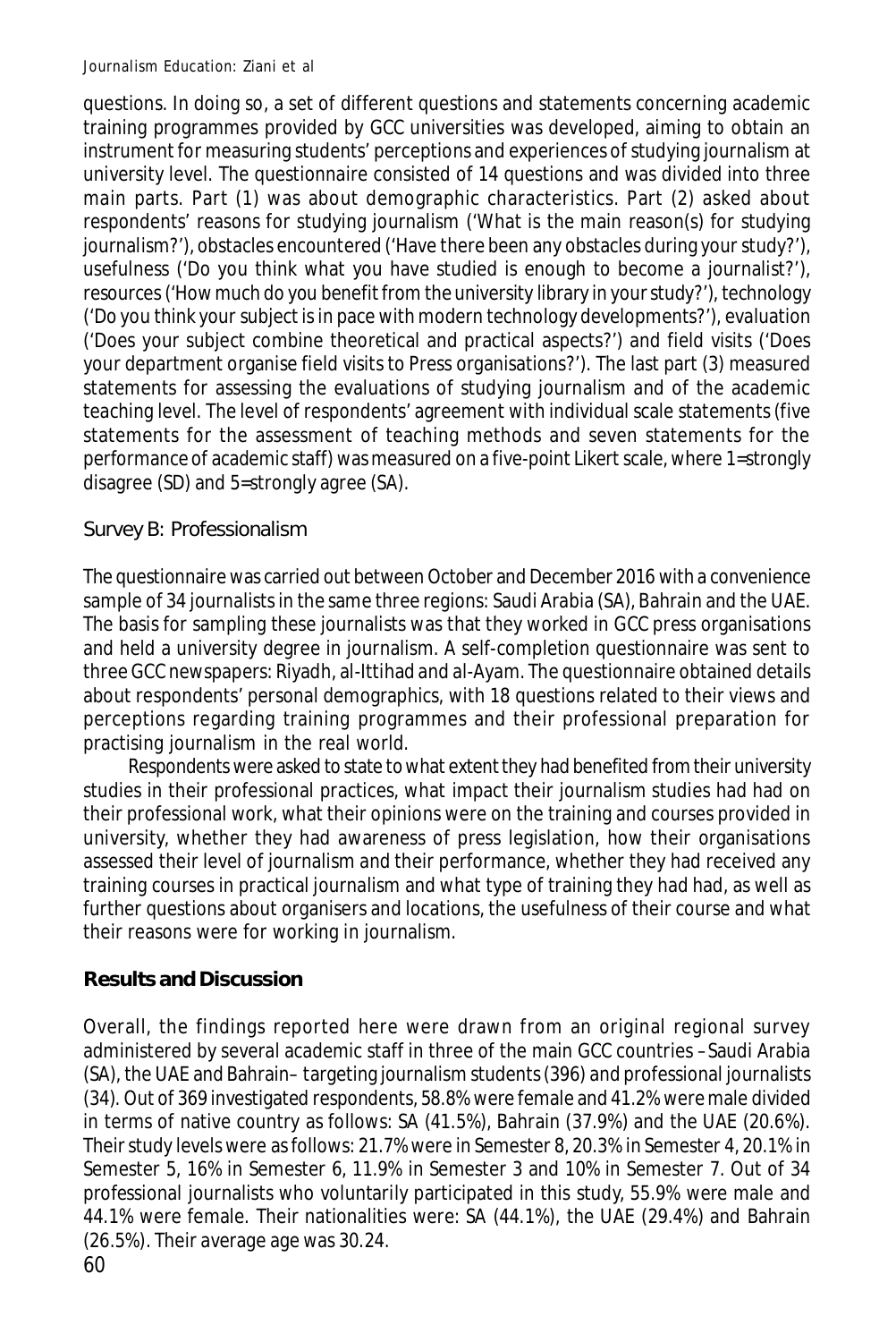#### Survey A: Findings

#### *Motivations and Desires*

For almost all respondents (93.8%), journalism was their desired topic of study **(RQ1)**. Further, their reason(s) were: personal ambition and talent for journalism (60.2%); being good at writing and expression (47.4%); wanting to work in journalism after graduation (26.3%); the labour market being more open for journalism graduates compared with others (17.1%); friends' advice (11.1%); and parents' desires (2.4%).

To determine whether the differences between the desire to study journalism and the demographic variables (gender and nationality) were statistically significant, the study ran a Chi-square test  $(z^2)$  for independence. There was no significant difference relating to gender and the desire to study journalism. However, a number of significant differences emerged regarding nationality, with Bahraini respondents (88.9%) being more likely than the others (SA [11.1%] and the UAE [0.0%]) to say that studying journalism was a family desire  $\left(\gamma^2\right)$  (df=2) = 10.261, P=.006). Bahraini respondents (63.4%) were also more likely to say that studying journalism was the result of friends' advice than were respondents from SA (34.1%) and the UAE (2.4%) ( $\chi^2$  (df=2) = 15.868, P=.000). Those who chose journalism because they wanted to work in journalism after graduation were divided as follows: Bahrain (57.7%), SA (30.9%) and the UAE (11.3%) ( $\chi^2$  (df=2) = 22.582, P=.000). Those whose choice was a result of their high-school scores were divided as follows: Bahrain (83.3%), SA (16.7%) and the UAE (0.0%) ( $\chi^2$  (df=2) = 11.130, P=.004).

There was also a significant difference regarding whether studying journalism was their desire, with SA respondents (41.0%) being more likely to give this answer than others (Bahrain 40.5% and the UAE (18.5%) ( $\chi^2$  (df=2) = 21.421, P=.000). Research has found that journalism degrees prepare students not only for successful careers in journalism, but also for other areas such as PR, marketing, advertising and other commercial services (O'Donnell, 1999; Hanna & Sanders, 2007). Hanna and Sanders (2007) found that the majority of surveyed students indicated that they were sure about working in journalism after graduation. Splichal and Sparks (1994) found that most students studied journalism because they liked it as a professional career, they had a talent for writing, or they liked to travel.

Further, 89.1% of respondents mentioned (either 'sometime' 52% or 'yes' 37.1%) that they faced obstacles during their journalism studies **(RQ2)**. The main obstacles were: the difficulty of some modules (40.1%); the fact that the studies were based on a theoretical rather than a practical approach (30.6%); an inability to communicate with academic staff (28.7%); a bias in evaluation (24.2%); and a lack of suitable classrooms or training spaces (22.6%). A Chi-square test was run to see if there were any significant differences regarding obstacles in studying journalism. One significant difference emerged here. A total of 48.2% of Bahraini respondents indicated that they faced obstacles during their journalism studies compared with 34.3% of SA and 17.5% of the UAE respondents,  $\left(\chi^2\right)$  (df=4) = 12.086, P=.017).

A Chi-square test was also run regarding the main obstacles facing journalism students. Only two obstacles were significantly different: 'difficulty of some modules' and 'inability to communicate with academic staff'. Female respondents (68.7%) were more likely than males (31.3%) to cite 'difficulty of some modules'  $\left(\chi^2\right)$  (df=1) = 8.209, *P*=.007). SA respondents (46%) were more likely than others (Bahraini [45%] and the UAE [8.5%]) to cite 'inability to communicate with academic staff',  $\left( \frac{x^2}{dt^2} \right) = 11.527$ , *P*=.003). Similar results were achieved by O'Donnell (1999) and Hanna and Sanders (2007) who found that students had quite different career expectations and goals.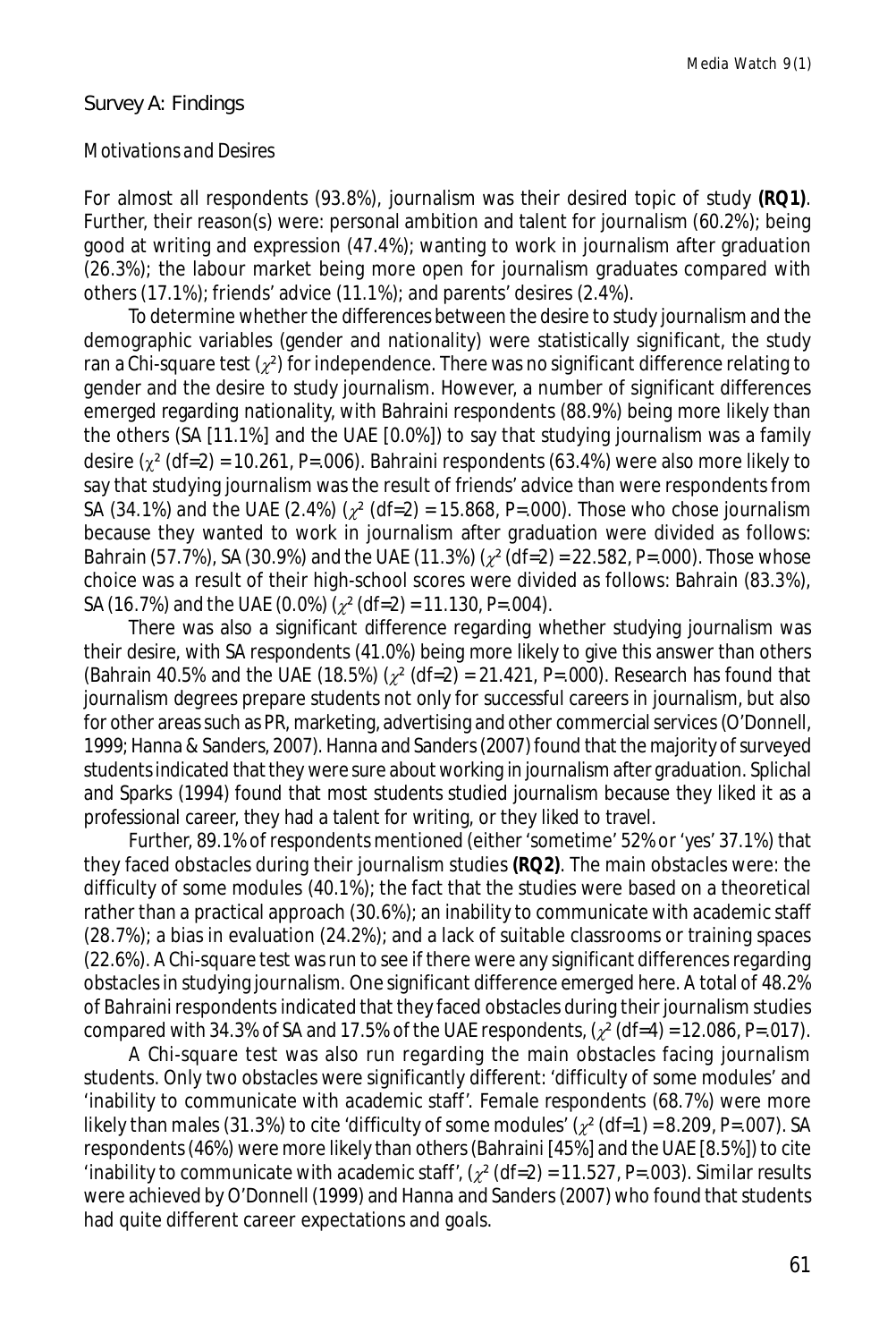### *Journalism Education Evaluation*

Respondents were asked to evaluate their journalism modules **(RQ3)**. A total of 38.2% of them reported that they did not think what they were studying was sufficient, while 31.7% said 'somehow' or 'yes' and 30.1% said that it was about enough. Those who thought that the modules taught were not enough (38.2%) were then asked to indicate the reason(s) for this: 32.2% of them said that most modules' content was similar, while other reasons given were that the modules were not commensurate with recent developments in journalism (22.6%), the modules were theoretical (17.8%), there were too many modules and these were less beneficial (14.2%) and most modules' content did not serve the journalist after graduating (13.2%).

Bahraini respondents (52.1%) were more likely than others (SA [34.0%] and the UAE [19.5%]) to say that the journalism modules were not sufficient,  $\left(\chi^2\right)$  (df=4) = 18.782, P=.001). Female respondents (64.4%) were more likely than males (35.6%) to state that most modules' content was similar  $\left(\chi^2\right)$  (df=1) = 6.206, P=.013). Bahraini respondents (46.1%) were more likely than those from SA (32.2%) and the UAE (21.7%) to mention that the modules were theoretical  $\left(\chi^2\right)$  (df=4) = 6.505, P=.039). It seems that respondents were aware of the level of education they received at universities and wanted more improvements. These findings confirm the assumption that journalism education can play a vital role in shaping young journalists' values and attitudes (Hanusch & Mellado, 2014; Splichal & Sparks, 1994). For example, Splichal and Sparks (1994) indicate that university journalism education has a great influence on students' human values and attitudes.

University libraries are places where students can study, search and improve their knowledge. Respondents were asked about their university's library and whether or not they benefited from it in their studies. A total of 47.7% of respondents said they made use of the university's library in their studies, while 41.7% said they made only 'very little' use. These responses were further investigated with the result that 41.4% of respondents said that they relied on the Internet for studying with other reasons being that they had no need of the library to study journalism (30.9%), existing books were not up-to-date (14.7%), there were insufficient books and periodicals concerning journalism (9.1%) and they preferred to visit other libraries (3.8%).

SA respondents (73.7%) were more likely than Bahraini (26.3%) and the UAE (0.0%) respondents to say that they visited other libraries ( $\chi^2$  (df=2) = 9.855, P=.007). Other responses break down as follows: 'existing books are not up-to-date' (SA [52.1%], Bahrain [38.4%] and the UAE  $[9.6\%]$  ( $\chi^2$  (df=2) = 7.819, P=.020); 'relying on the Internet for studying'  $(SA [56.6\%],$  Bahrain [43.4%] and the UAE [0.0%]) ( $\chi^2$  (df=2) = 124.081, *P*=.000). These findings are in line with other findings that university journalism education is a centrally important factor in providing a future career as a professional (Hanna & Sanders, 2007; Mensing, 2010; Splichal & Sparks, 1994).

Respondents also indicated that, during their studying, they visited some Press organisations for a 'field visit' (43.6% said 'sometimes' and 33.1% 'yes', while 23.3% said 'no'). Those who said 'sometimes' and 'yes' were further asked to list the type of field visit that they had: 26.7% went for Press editing, 20.3% for Press photography, 19.6% for training in producing Press releases, 18.8% for writing reports and 14.5% for newspaper training. When the Chi-square test was run, females (76.7%) were more likely than males (23.3%) to say that their departments did not arrange any field visits  $\left(\chi^2\right)$  (df=2) = 15.108, P=.001). SA respondents (58.1%) were more likely than Bahraini (36.0%) and the UAE (5.8%) respondents to indicate so  $(y^2 (df=4) = 117.826, P=.000)$ .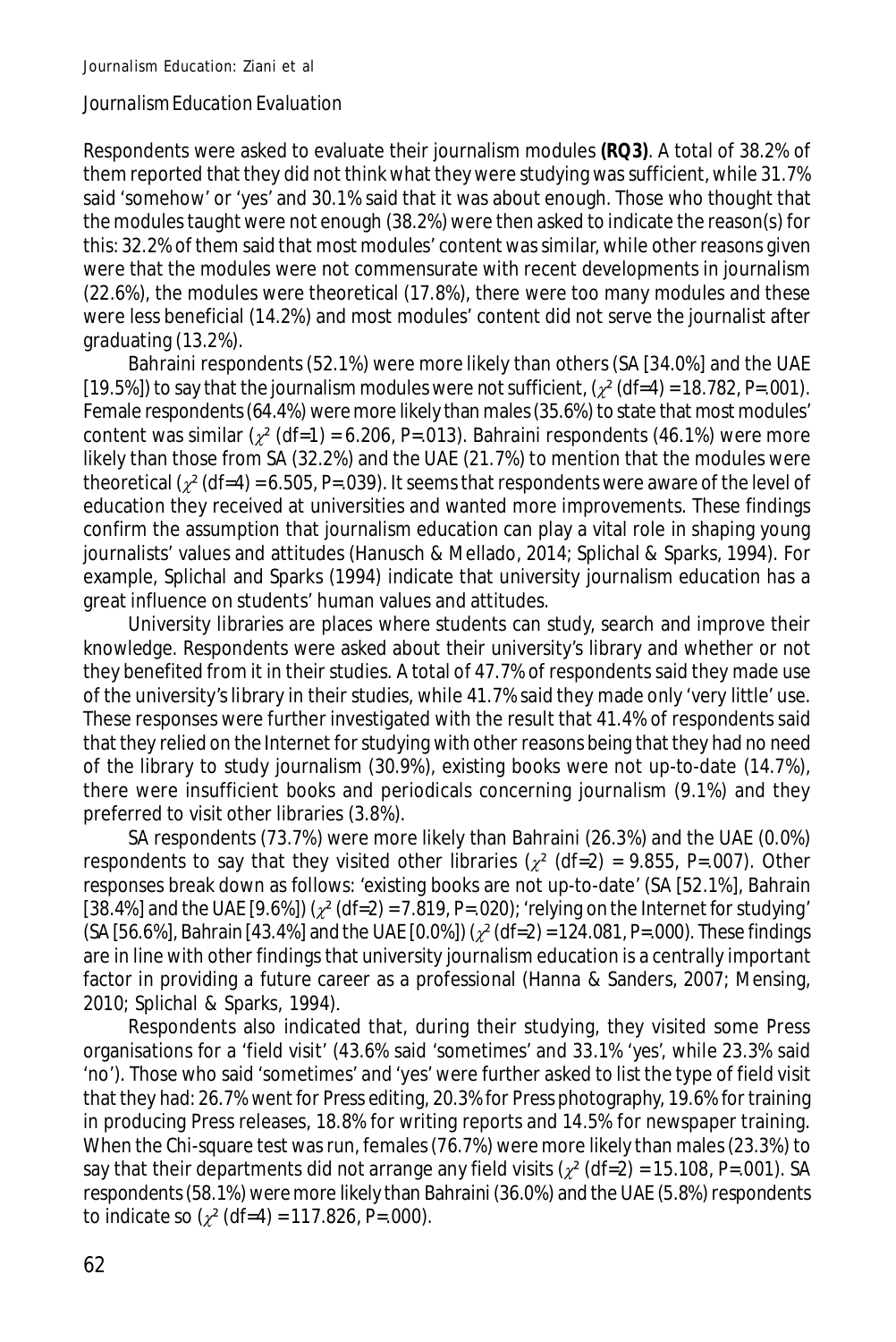Further, in order to understand how journalism students judged the level of teaching **(RQ4)**, five general statements associated with levels of journalism teaching were provided: 'The style of lectures in its traditional form is a better method for communicating information'; 'lectures are better with the opportunity of discussion'; 'studying journalism lacks field visits'; 'the use of illustration and visual tools is better in journalism'; and 'lectures are based on books (theoretical approach)'.

| <b>Item</b>                                               | SA (%) | DK (%) | SD (%) |
|-----------------------------------------------------------|--------|--------|--------|
| Lectures are better with the opportunity of discussion    | 85.4   | 92     | 5.4    |
| The use of illustration and visual tools is better in     |        |        |        |
| journalism                                                | 73.2   | 18.4   | 8.4    |
| Studying journalism lacks field visits                    | 53.7   | 15.2   | 312    |
| The style of lectures in its traditional form is a better |        |        |        |
| method for communicating information                      | 27.6   | 26.3   | 46.1   |
| Lectures are based on books (theoretical approach)        | 24.4   | 20 R   | 55.0   |

Table 5. Level of journalism teaching

When analysing the general evaluated statements, the highest agreement score was for 'lectures are better with the opportunity of discussion' (85.4%), followed by 'the use of illustration and visual tools is better in journalism' (73.2%), 'studying journalism lacks field visits' (53.7%), 'the style of lectures in its traditional form is a better method for communicating information' (27.6%) and 'lectures are based on books (theoretical approach)' (24.4%).

Further analyses were carried out on these data using the Chi-square test to determine whether differences between different demographic variables were significant. There were several marked nationality differences in judging the level of teaching. SA respondents (38.1%) were more likely than Bahraini (34.4%) and the UAE (27.4%) respondents to indicate that 'the use of illustration and visual tools is better in journalism' ( $x^2$  (df=4) = 28.919, *P*=.000), while Bahraini respondents (53.9%) were more likely than SA (39.2%) and the UAE (6.9%) respondents to say that 'the style of lectures in its traditional form is a better method for communicating information'  $(\chi^2$  (df=4) =25.120, P=.000) and that 'lectures are based on books (theoretical approach)' (Bahraini [48.9%], SA [43.3%], the UAE [7.8%] ( $x^2$ (df=4) =31.511, *P*=.000)). SA respondents (51.0%) were more likely than Bahraini (46.5%) and the UAE (2.5%) respondents to state that 'studying journalism lacks field visits' ( $\chi^2$ (df=4) =133.763, *P*=.000). It seems clear that respondents were able to evaluate the main obstacles that faced them during their journalism studies and how the courses could affect their knowledge. Becker et al. (1987) found that students were remoulded by the university. At the same time, Hanna and Sanders (2007) found that UK journalism students had stable opinions and ideals which made them determined to become journalists. Bjørnsen, Hovden and Ottosen (2007) stated that, among Norwegian journalism students, most professional attitudes seemed to stay quite stable from the commencement of studies until the early stages of a career.

Respondents were even asked to judge the level of performance of the academic staff. Seven general statements associated with this question were provided: 'lecturers are able to deliver information efficiently'; 'lecturers have up-to-date knowledge about journalism'; 'lecturers encourage students to discuss and express their opinions'; 'lecturers encourage students to search and read outside lectures'; 'lecturers are characterised as tender, smart and kind in dealing with students'; 'lecturers do not have practical experience in journalism'; and 'lecturers have no experience or knowledge of modern journalism technology'.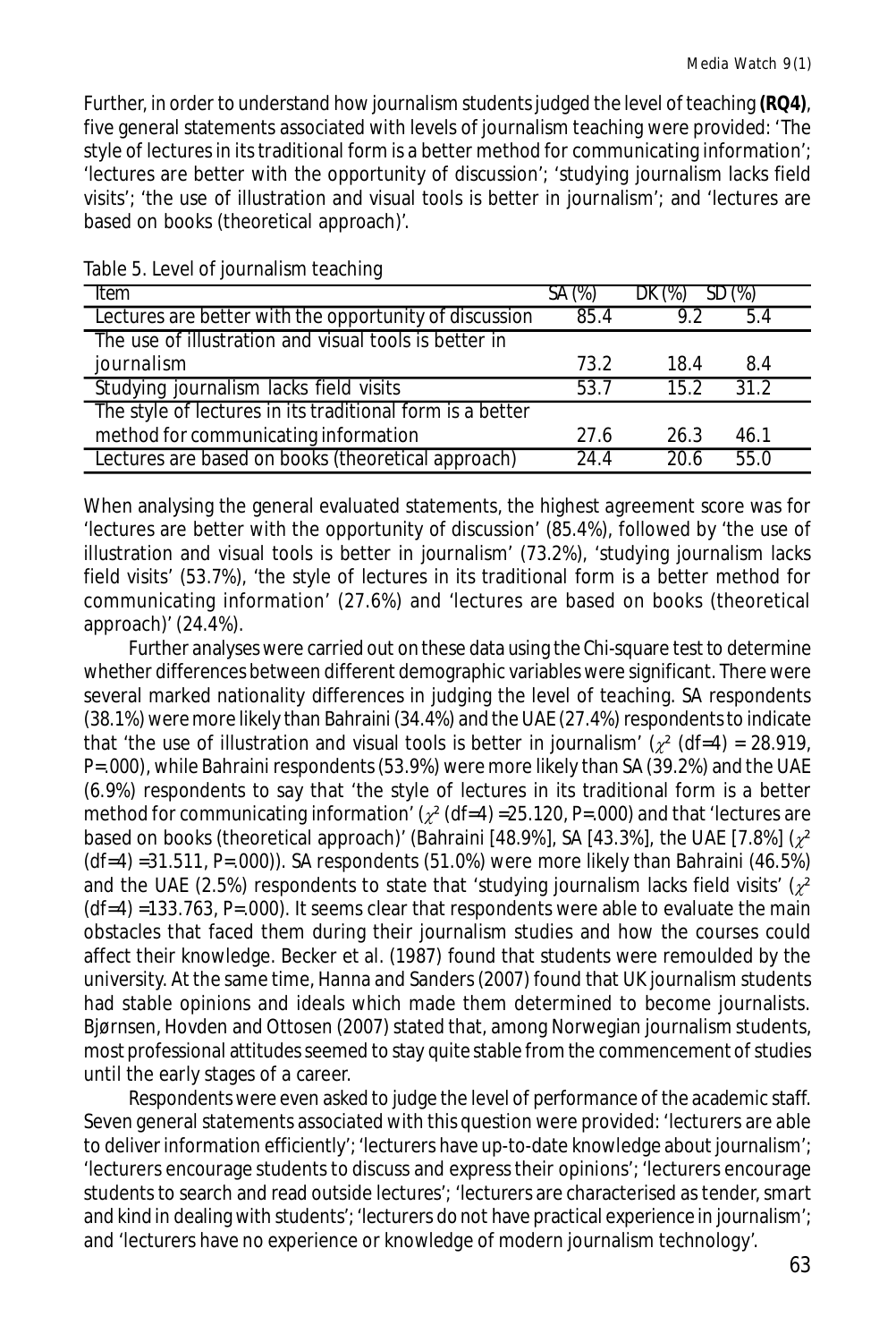| Ttem                                                     | SA (%) | $DK (\%)$ | $SD(\%)$ |
|----------------------------------------------------------|--------|-----------|----------|
| Lecturers are characterised as tender, smart and         |        |           |          |
| kind in dealing with students                            | 78.0   | 12.7      | 9.2      |
| Lecturers encourage students to search and read          |        |           |          |
| outside lectures                                         | 68.0   | 18.7      | 13.3     |
| Lecturers encourage students to discuss and express      |        |           |          |
| their opinions                                           | 64.8   | 16.0      | 19.2     |
| Lecturers have no experience or knowledge of modern      |        |           |          |
| journalism technology                                    | 63.4   | 25.7      | 10.8     |
| Lecturers are able to deliver information efficiently    | 57.2   | 18.4      | 24.4     |
| Lecturers have up-to-date knowledge of journalism        | 53.7   | 13.0      | 33.3     |
| Lecturers do not have practical experience of journalism | 53.1   | 18.7      | 28.2     |

#### Table 6. Level of journalism academic staff performance

The majority of respondents agreed with the level of the journalism staff's performance. The highest rated statements were: 'Lecturers are characterised as tender, smart and kind in dealing with students' (78%); 'most lecturers encourage students to search and read outside lectures' (68%); 'lecturers encourage students to discuss and express their opinions' (64.8%); 'lecturers have no experience or knowledge of modern journalism technology' (63.4%); 'lecturers are able to deliver information efficiently' (57.2%); 'lecturers have up-to-date knowledge of journalism' (53.7%); and 'lecturers do not have practical experience of journalism' (53.1%).

These data were analysed using the Chi-square test to determine whether differences between different demographic variables were significant. There were several marked nationality differences regarding the level of academic staff. SA respondents (37.0%) were more likely than Bahraini (34.6%) and the UAE (28.4%) respondents to indicate that 'lecturers are able to deliver information efficiently'  $(x^2 (df=4) = 19.192, P=.001)$ , that 'lecturers have up-to-date knowledge of journalism' (SA [49.0%], Bahraini [44.4%] and the UAE [6.6%]) ( $\chi^2$ (df=4) =80.334, *P*=.000), that 'lecturers encourage students to discuss and express their opinions' (SA [40.2%], Bahraini [33.9%] and the UAE [25.9%]) (² (df=4) =12.815, *P*=.012), that 'lecturers do not have practical experience of journalism' (SA [48.0%], Bahraini [44.9%] and the UAE  $[7.1\%]$  ( $\chi^2$  (df=4) =111.280, P=.000) and that 'lecturers have no experience or knowledge of modern journalism technology' (SA [38.9%], Bahraini [34.6%] and the UAE [26.5%])  $(\chi^2$  (df=4) =19.675, P=.001). Several studies have shown that education is just one of the factors that can potentially influence journalists' professional views (Wu & Weaver, 1998) and that the university education itself (with its academic staff) can be directly influenced by economic, political and cultural-level factors.

## Survey B: Findings

## *Usefulness*

64 Professional journalist respondents were asked whether they had benefited from what they studied at university **(RQ5)**. A total of 55.9% said that this was the case, while 44.1% said that it was not. Those who reported that they did not benefit from their university study were asked to state the reason(s) for this. The most popular reasons were: 'The predominance of theoretical modules in the curriculum' (72.7%); 'lack of interest in keeping up with technologies in journalism' (54.5%); 'lack of cooperation or contact with newspapers' (45.5%); 'lack of interest in the practical aspect or training in journalism' (27.3%); and 'inadequate number of academic journalism staff' (9.1%).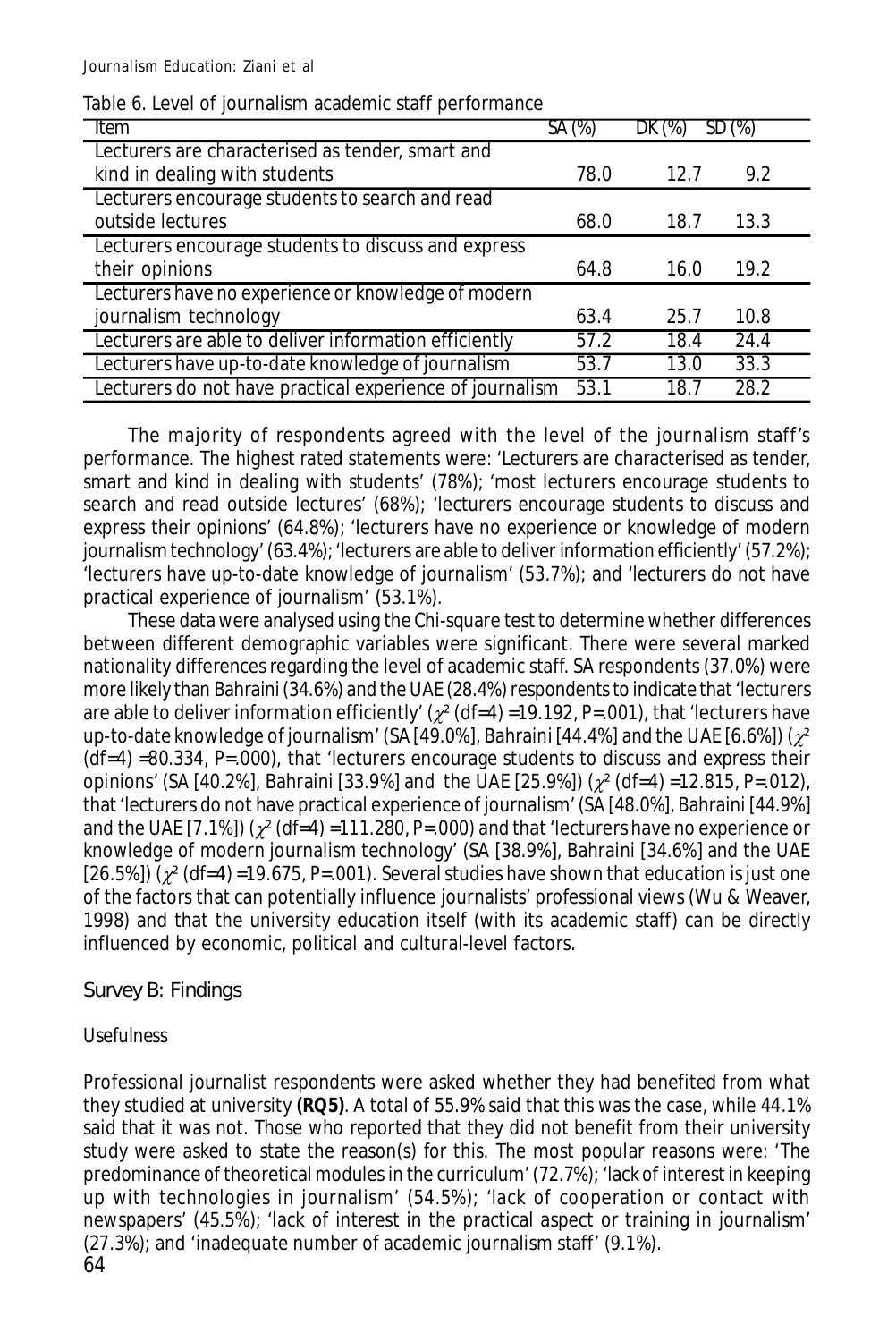Further, the majority of respondents (67.6%) indicated that they thought their journalism study had had a positive impact on their professional career, while 23.5% said 'sometimes' or did not think so (8.8%) **(RQ6)**. However, 41.2% of respondents thought that they benefited 'little' from their university qualifications in their professional career, while some thought their university qualifications were 'very' useful (35.3%) and 'somehow' useful (23.5%).

Respondents also indicated that there were several methods that could be adapted to prepare a skilled journalist. The most capable training systems were said to be: on-the-job training within the Press organisation (70.6%); training during the study through the issuance of a student newspaper (11.8%); training in major Press organisations outside the country; and training and professional working during journalism study and in the country's media institutions (both 8.8%).

Following government lines and rules in the Arab world is very important for a journalist. Respondents were asked whether they were aware of Press legislation in their countries. A total of 55.9% of respondents were 'somehow' aware of Press legislation in their country and 26.5% said that they were 'very' aware, while 17.6% said that they were 'not' aware. Here, respondents were asked whether their department (university) had provided them with a full picture of this legislation and 52.9% said 'yes', they were made aware of the legislation, while 47.1% said they were not made aware.

Respondents were asked whether their institution evaluated its level of performance and skills and 73.5% said 'yes', while 26.5% said 'no'. Those who answered 'yes' were further asked how performance and skills were evaluated. The evaluations were: via circulation and the number of copies sold compared with other publications (57.7%); and through feedback from readers via phone calls, letters or face-to-face communication (42.3%).

Training is one of the important elements in improving the quality of employees at work **(RQ7)**. Respondents were asked about their opportunities to take part in training courses and 94.1% said they had training courses, with only 5.9% saying 'no'. Respondents also said that different types of training were provided by institutions inside (68.8%) or outside (31.3%) the country. Most respondents (74.2%) indicated that they were trained with regard to Press releases, the technological Press, computers and the Internet (58.1%) and learning a different language (45.2%). These courses were provided by different organisations: 90.6% of them were offered at the workplace, 62.5% by public organisations (university or college) and others by Press unions (25.0%) and centres specialising in media technology and the Internet (21.9%).

Although trainings are important in companies, most respondents indicated that these training courses were only a 'little useful' (62.5%), while others said they were 'very useful' (37.5%). To investigate this further, respondents were asked to evaluate the level of use of their courses. Most said that the courses were useful for 'raising the efficiency of the trainee in press work' (87.5%), 'acquiring specialised skills in journalism' (68.8%), 'increasing the speed of journalistic performance in terms of writing news' (50.0%), 'providing the opportunity to learn the latest Press technologies', 'increasing public information about events' (both 31.3%) and 'bridging the gaps in the level of education and qualification that journalists acquired at university' (21.9%).

Finally, respondents were asked about their reason(s) for working in journalism. The most popular reasons were: 'journalism fits my scientific specialisation' (79.4%); 'it is my favourite hobby' (64.7%); 'for its effective role in society' (50.0%); 'for making money and fame' (20.6%); and 'lack of other work suitable for me' (2.9%). Splichal and Sparks (1994) found that those who choose to be a journalist do this because of the opportunity to change their societies or because they perceive there to be high salaries in journalism.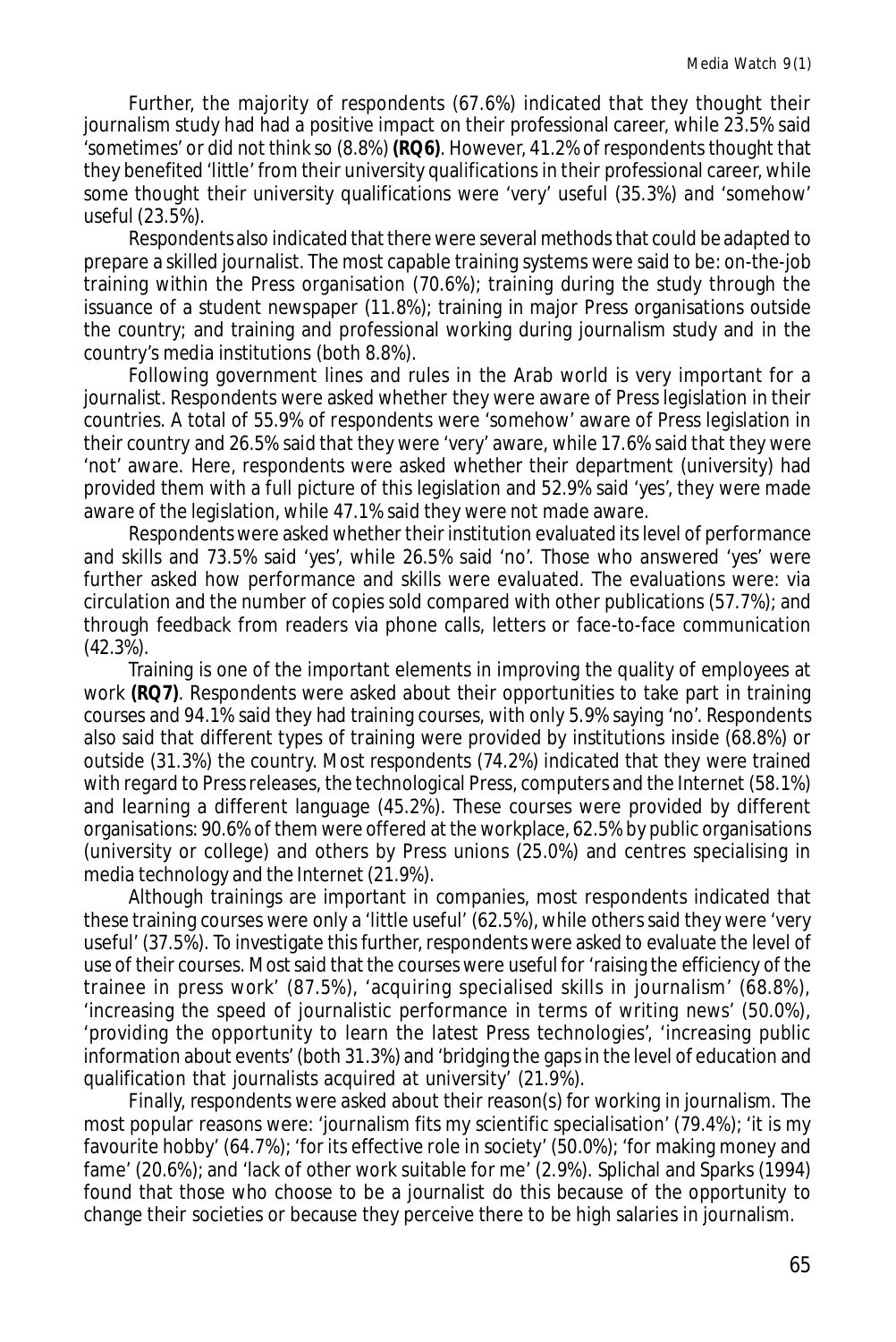## **Conclusion**

This paper has examined the perceptions of students and professionals regarding journalism education at universities and in the workplace. The results of this study indicate that journalism education in the GCC regions is interesting and enjoyable, as the respondents indicated. Most respondents believe that they have the ambition, talent, skills and motivation to become a journalist. It has been noted that different GCC universities have offered different degrees in journalism with curricula to match their aims and strategies. Despite the advanced level of journalism teaching in the region, respondents still wanted to see more practical training rather than a theoretical approach. For example, academic staff need to be able to deliver information efficiently and have up-to-date knowledge and practical experience of journalism.

Having a university qualification in journalism helps journalists to practice and improve their careers and skills. Most respondents thought that studying journalism had had a positive impact on their professional careers. Journalists appreciate journalism as career and it is their favourite interest. They can also make money and become famous.

Although this study has contributed to providing significant new data on journalism education in countries where prior research on this subject has been sparse, it comes at a vital time, with the journalism-education landscape in these regions changing dramatically over the last two decades. A new style of journalism has begun to emerge after the spread of direct satellite broadcasting in the Arab world. Most GCC countries, like many Arab countries, have witnessed a steady increase in the number and size of media organisations providing information and news services. In theory, media organisations in the GCC regions are supposed to play a crucial role in social progress. Given the level of professionalism of these organisations in the region, however, they have only played a role in promoting state and government interests even after the Arab uprisings in 2011 and there is overwhelming state control via media monopolies.

There are, however, a number of limitations to the study. Because this sample was a convenient sample of countries and universities, its scope is limited only to those countries studied. Future studies should therefore aim at more representative samples. Thus, we hope that this study can lay the ground for studies that can examine more definitively the professional views of journalism students and the ways in which they are shaped.

To sum up, for the sake of these countries' futures, GCC journalism education needs to strike a balance between journalism in reality and in theory and also new training methods which help to evaluate journalism education in the region. It is clear that several factors have helped to form journalism in the region and these will not change in the near future at least. For example, every state in the GCC region has played the role of censor, even in countries that claim to be more liberal. In each country, journalism feels the direct authoritarian control of years of permanent governance. Every state has played a vital role as a media owner or has had someone to do the job for them (allies of the government). Most GCC governments have total control of, or own, online and offline media, as well as having significant ownership of commercial or private media. In most GCC scenarios, every state has direct or indirect ways of acting to support its policies on ownership and to enforce the unwritten rules of power politics with a wide range of means of intervention to dispose of any media not following the rules. This can be via offering or withdrawing sizable financial support to certain Press organisations. Today, a good number of GCC journalists have had a formal academic journalism education, but this does not mean that GCC journalists meet the traditional criteria of the profession. It is fair to say that GCC journalism education attempts to reflect the developmental trends in the GCC media industries.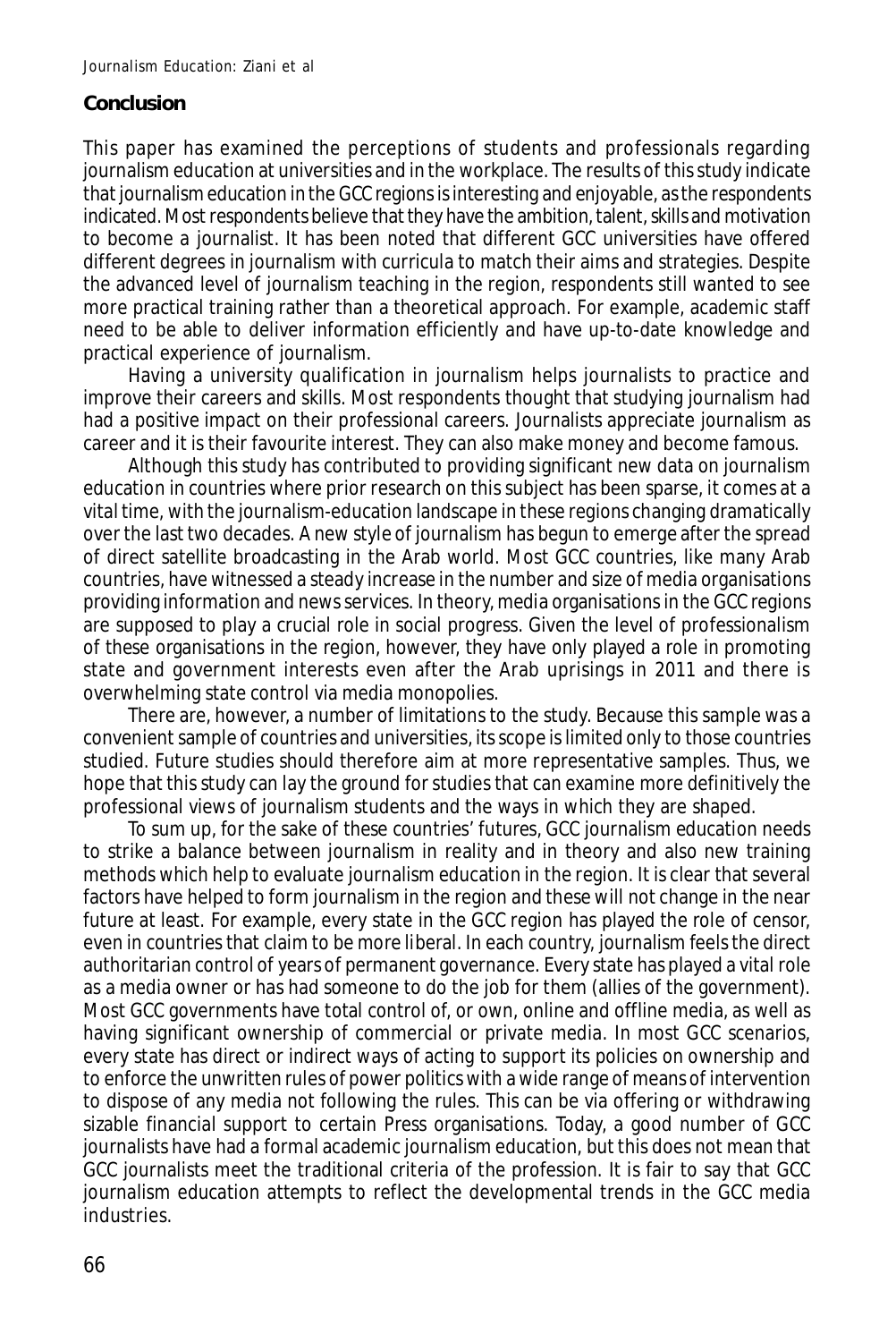#### **References**

Abd El Rahman, A. (1988). Arab world. In K. Nordenstreng & M. Traber (Eds.), *Promotion of educational materials for communication studies: Report of Phase*. Mass Communication Research Centre. Retrieved from http://www.uta.fi/cmt/textbooks/index.html#app3 Abdul Rahman, A. (1989). *The history of contemporary Arab press*. Beirut: Dar Al-Farabi.

Abdulrahman, H. (2007). The plan of media departments in Saudi universities. In *Paper presented at the workshop of Teaching Media in Saudi Universities. Organised by the Ministry of Culture and Information, the Ministry of Higher Education.* Dhahran: King Fahd University of Petroleum and Minerals.

al-Shamekh, M. A.-R. (1982). *The emergence of the press in Saudi Arabia*. Dar Uloom Printing and Publishing.

- al-Shayji, H. (1997). The press in Kuwait and Bahrain since its inception until independence. Manama: Panorama Gulf.
- Alqasheami, H. (2008, September 4). The beginnings of the press in Saudi Arabia. *Alshsharq Al'awsat*. Retrieved from http://archive.aawsat.com/details.asp? section = 19&article  $= 485477$  & issueno = 10873#. WMEtzlXviUk

Becker, L. B., Fruit, J. W., & Caudill, S. L. (1987). *The training and hiring of journalists*. Norwood, NJ: Ablex.

Bjørnsen, G., Hovden, J. F., & Ottosen, R. (2007). Journalists in the making: Findings from a longitudinal study of Norwegian journalism students. *Journalism Practice*, *1*(3), 383– 403. Retrieved from http://www.tandfonline.com/doi/abs/10.1080/17512780701505085

Curran, J. (2005). Foreword. In H. De Burgh (Ed.), *Making journalists* (pp. xi–xv). London: Routledge.

- Deuze, M. (2004). Journalism studies beyond media: On ideology and identity. *Ecquid Novi: African Journalism Studies*, *25*(2), 275–293.
- Ezzat, A. E. (1983). Press in the Arab Gulf States. Media Documentation Centre.
- Ferro, M. (2005). *Colonization: A global history*. London and New York: Routledge.
- Frith, S., & Meech, P. (2007). Becoming a journalist: Journalism education and journalism culture. *Journalism*, *8*(2), 137–164. https://doi.org/10.1177/1464884907074802
- Hanna, M., & Sanders, K. (2007). Journalism education in Britain: Who are the students and what do they want? *Journalism Practice*, *1*(3), 404–420. Retrieved from http:// www.tandfonline.com/doi/abs/10.1080/17512780701505093

Hanusch, F., & Mellado, C. (2014). Journalism students' professional views in eight countries: The role of motivations, education, and gender. *International Journal of Communication*, *8*, 1156–1173. Retrieved from http://ijoc.org.

- Jaffe, M. (2013). Laws and regulations of the media in the Gulf Region (GCC).
- Mensing, D. (2010). Rethinking [again] the future of journalism education. *Journalism Studies*, *11*(4), 511–523. https://doi.org/10.1080/14616701003638376
- O'Donnell, P. (1999). The other 66 per cent?: Rethinking the labour market for journalism graduates. *Australian Journalism Review*, *21*(1), 123–142. Retrieved from https:// search.informit.com.au/fullText;dn=200006228;res=IELAPA
- Pavlik, J. (2000). The impact of technology on journalism. *Journalism Studies*, *1*(2), 229–237.
- Reporters without Borders. (2016). Kuwait. Retrieved March 7, 2017, from https://rsf.org/en/ taxonomy/term/163
- Reynolds, L. (2013). History of colonization in the Middle East and North Africa (MENA): Precursor to cold war conflict. Retrieved March 8, 2017, from https:// coldwarstudies.com/2013/01/11/history-of-colonization-in-the-middle-east-andnorth-africa-mena-precursor-to-cold-war-conflict/
- Saleh, I. (2010a). Journalism curricula in the Arab region: A dilemma of content, context and contest. In *World Journalism Education Congress, South Africa* (pp. 22–31). Retrieved from http://www.uta.fi/cmt/en/contact/staff/kaarlenordenstreng/publications/ WJEC2010\_Curriculum\_ Panel\_ Proceedings1.pdf